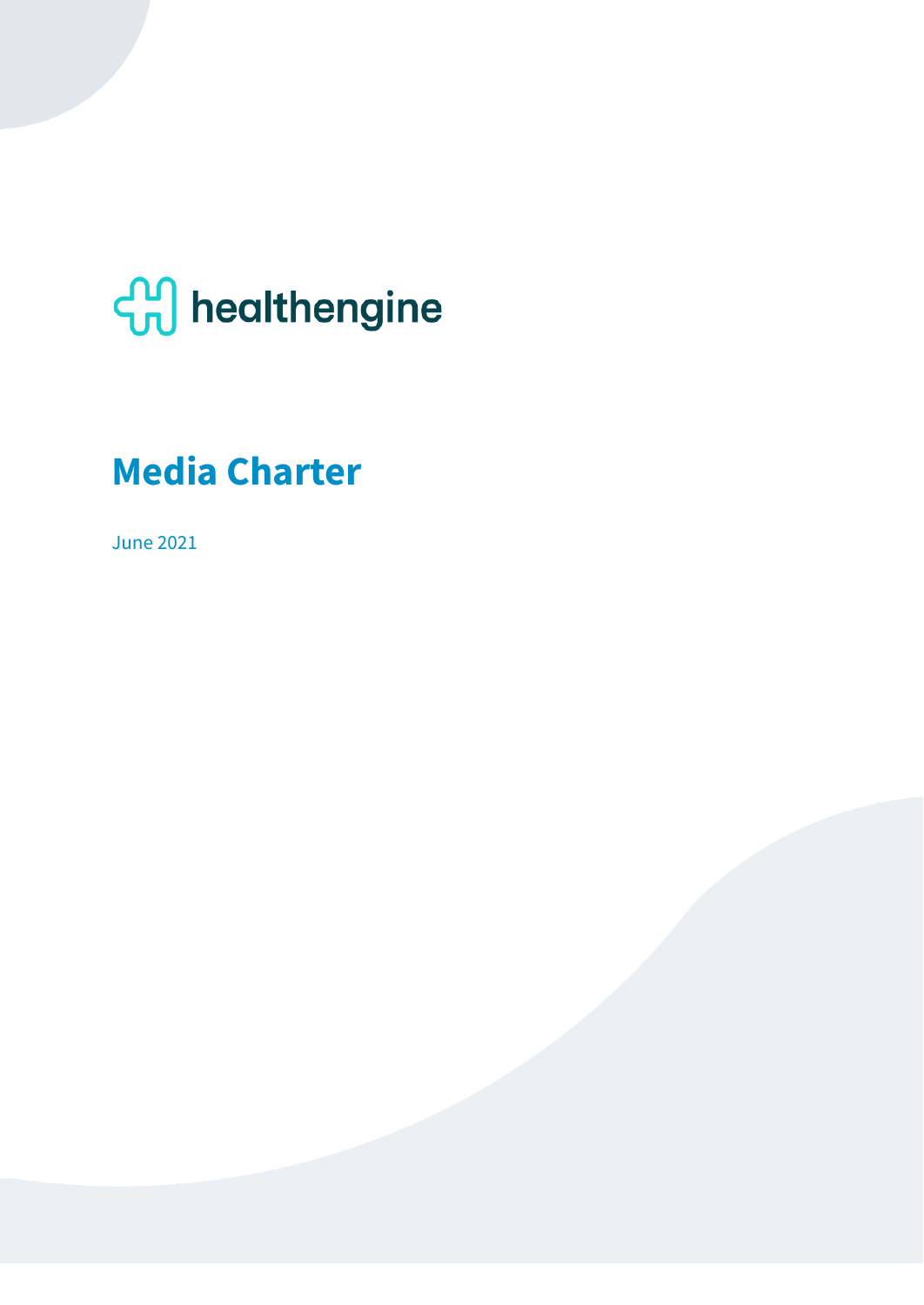#### **Business Purpose**

To provide relevant and timely information to assist patients to manage their health and health providers to deliver better care or improve their practices.

Recognising that all participants in Healthcare have aligned interests when it comes to providing relevant timely information and HealthEngine is uniquely placed in reaching very specific health target audience groups the principles we prioritise are;

- only provide relevant information to an appropriate audience
- uphold highest moral and ethical standards

### **Privacy**

Partners must share HealthEngine core values of protecting the privacy and wellbeing of patients and consumers. HealthEngine Privacy policy can be viewed [here](https://practices.healthengine.com.au/privacy-policy/).

## **Advertising**

All on network advertising and marketing must be health related and assist patients to manage their health and health providers to deliver better care or improve their practices.

### **Advertisers**

For clarity around advertisers that we partner with specific to the outlined Health Industries;

Medical Practice & Services

- All practices and services which are, or capable of being AHPRA regulated.
- State & Federal Government Health specific
	- All creative messaging needs to be Health related.
- Government Non Profit Health specific
	- All creative messaging needs to be Health related.

Health Insurances

- Private Health Insurance
- Pharmaceutical (consumer and practitioner)
	- All OTC consumer healthcare products and prescription medications accepted.
	- Medication management and compliance accepted.

Pharmacy

- All OTC consumer product advertising accepted and marketing retail offers. Health Service advertising accepted but is restricted from Booking Sponsorship product inventory ie; flu vaccinations on a GP Booking Confirmation and/or Reminder email.
- Medication and compliance accepted.

Health Lifestyle

● All creative messaging must be health focused and / or be an offer for the HealthEngine audience.

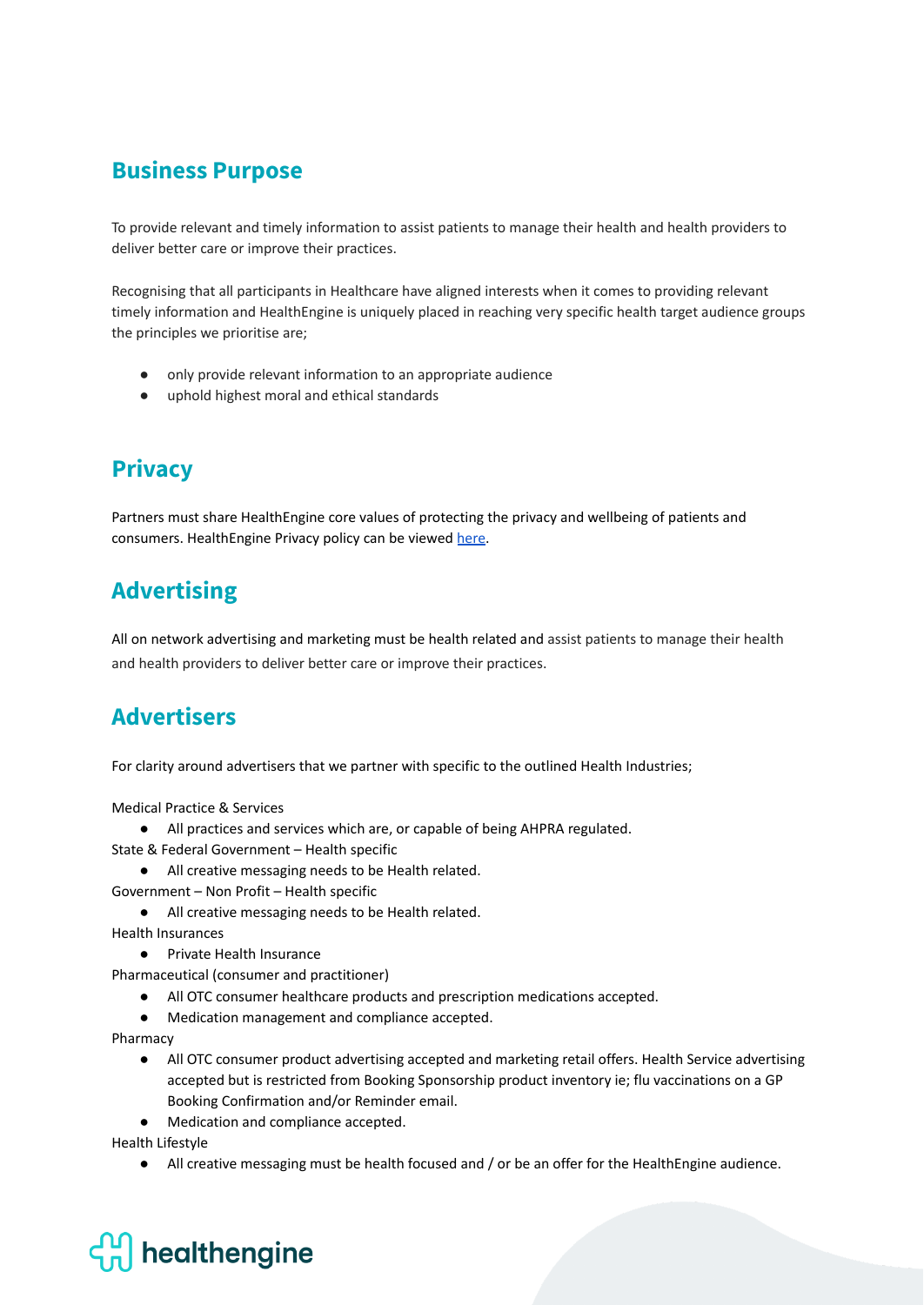Health Fringe (Finance, Food, Produce, Dairy, Toiletries and Cosmetics)

- All creative messaging must be health focused and / or be an offer for the HealthEngine audience.
	- Finance must be health focused or health industry specific offer. Doctor or health profession specific deal, assisting consumers access healthcare or during illness.
	- Food, Produce, Dairy advertising must be healthy living focused, no fast food, sugary drinks or products that promote or align with unhealthy living will be accepted
	- Toiletries & Cosmetics all products that align with health or the HealthEngine audience demographics (ie, female, family skewed) All products that are found in a retail pharmacy are accepted.

Health Services & Disability Providers

● All creative messaging must be health related and / or specific to providing better health outcomes or care experience for the consumer.

Medical Devices

● All creative messaging must be health related and / or specific to providing better health outcomes or care experience for the consumer.

Clinical Trials

● All creative messaging must be health related and / or specific to providing better health outcomes or care experience for the consumer.

Alcohol, Gambling, Tobacco and Pornography advertising strictly not accepted. Anything that is not Health related.

Permission to be obtained from HealthEngine to display creative from health related categories currently not listed in charter.

Practice or Practitioner competing advertising will not be displayed on the following key site assets;

- · Practice Profile Pages
	- · Booking Sponsorship Pages (Booking Reminder, Booking Confirmation or Patient Survey emails)
		- eg; Pharmacy advertising competing health services on GP Booking communications (flu vaccinations)

### **Creative**

HealthEngine Media reserves the right to amend a campaign commencement date should creative / assets not be provided in the correct format or breach HealthEngine advertising guidelines.

All clients to receive a copy of HealthEngine Advertising Specifications during proposal discussions and as attachment to signed Insertion Orders / Booking Forms.

HealthEngine's products and specifications can be viewed [here.](https://partnerservices.healthengine.com.au/) (this page will be updated by Design to reflect new product suite by 30 June)

Display creative needs to be provided to the HealthEngine team no later than 3 days prior to the scheduled campaign commencement date.

eDM creative needs to be provided to HealthEngine no later than prior to the scheduled send date and via the following Forms;

- Patient Newsletter [Sponsorship](https://docs.google.com/forms/d/e/1FAIpQLSftrHOjcF4bMa4uK1ioADt4m0ae5R_HOQ2rreb08TnWKEzpAw/viewform?gxids=7628)
- [Practice](https://docs.google.com/forms/d/1GQDMebUMiW1iCiicG05bFKnSY93DYBGtE33a4tH7Hfw/edit) or Patient Solus eDM

Patient and Practice Offers creative needs to be provided to HealthEngine no later than 7 days prior to the scheduled send date and via the following [Form.](https://docs.google.com/forms/d/e/1FAIpQLSe_EegCsmpQqCWmT6-TuUBuCymYIOGPYKSBVb_teE8LUO8B-A/viewform?gxids=7628)